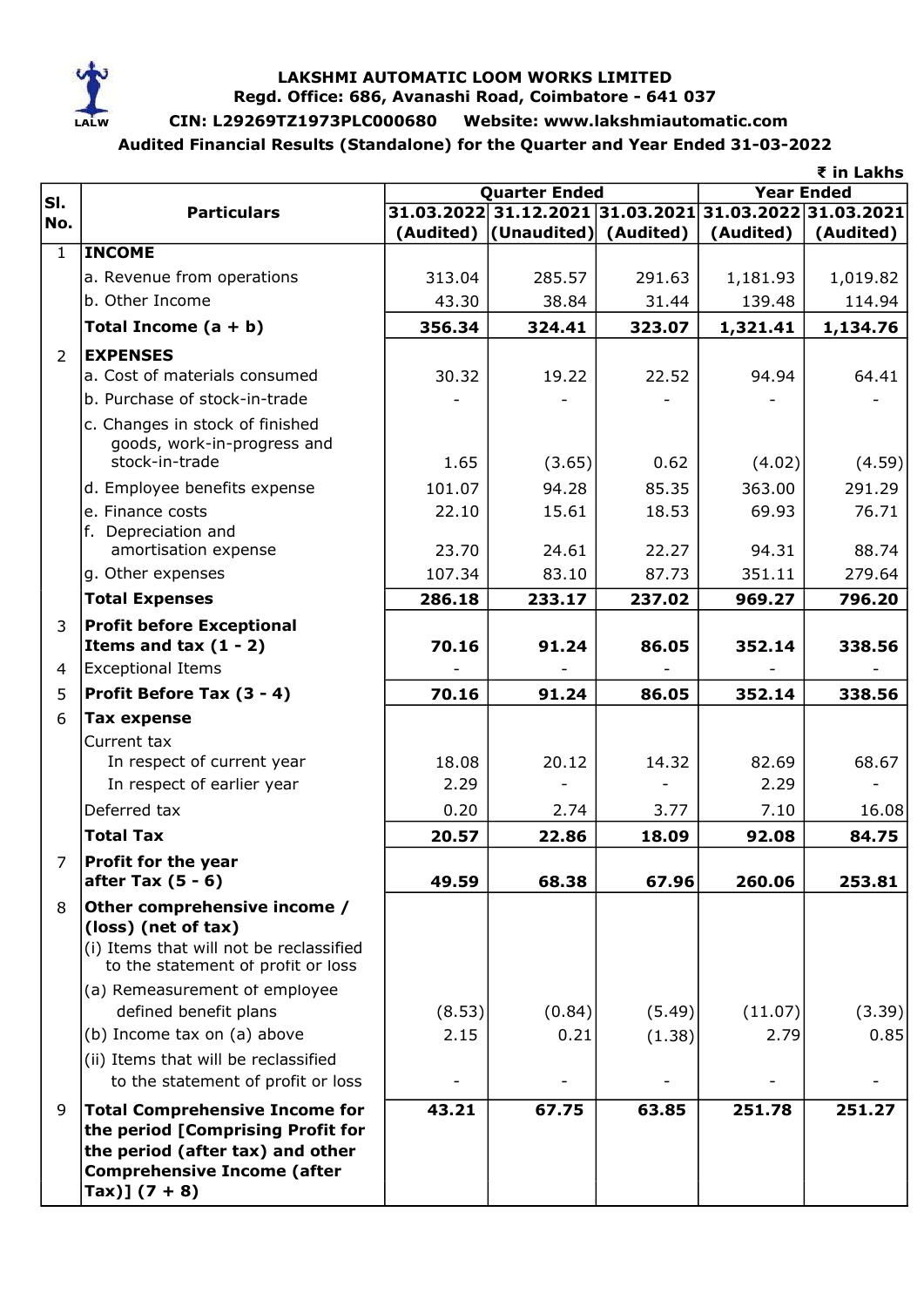| 10   Paid-up Equity Share Capital (Face<br> value ₹ 100/- per share)<br>11 Other Equity (excluding Revaluation | 668.75 | 668.75 | 668.75 | 668.75   | 668.75 |
|----------------------------------------------------------------------------------------------------------------|--------|--------|--------|----------|--------|
| Reserve)                                                                                                       |        |        |        | 1,189.96 | 938.18 |
| 12 Earnings Per Share (EPS)<br>(Face value ₹ 100/- per share)                                                  |        |        |        |          |        |
| a. Basic (in ₹)                                                                                                | 7.42   | 10.22  | 10.16  | 38.89    | 37.95  |
| b. Diluted (in ₹)                                                                                              | 7.42   | 10.22  | 10.16  | 38.89    | 37.95  |

# SEGMENT WISE REVENUE, RESULTS AND CAPITAL EMPLOYED FOR THE QUARTER AND YEAR ENDED 31ST MARCH 2022

|               |                                                    |                      |                                                        |          | ₹ in Lakhs        |           |  |
|---------------|----------------------------------------------------|----------------------|--------------------------------------------------------|----------|-------------------|-----------|--|
| SI.           |                                                    | <b>Quarter Ended</b> |                                                        |          | <b>Year Ended</b> |           |  |
| No.           | <b>Particulars</b>                                 |                      | 31.03.2022 31.12.2021 31.03.2021 31.03.2022 31.03.2021 |          |                   |           |  |
|               |                                                    |                      | (Audited) (Unaudited) (Audited)                        |          | (Audited)         | (Audited) |  |
| $\mathbf{1}$  | <b>Segment Revenue</b>                             |                      |                                                        |          |                   |           |  |
|               | Net Sales/Income<br>a. Warehousing Rental Services | 207.89               | 200.38                                                 | 201.10   | 809.34            | 686.54    |  |
|               | b. Engineering Services                            | 127.84               | 111.79                                                 | 109.60   | 457.10            | 405.49    |  |
|               | <b>Total</b>                                       | 335.73               | 312.17                                                 | 310.70   | 1,266.44          | 1,092.03  |  |
|               | Less: Inter-Segment revenue                        |                      |                                                        |          |                   |           |  |
|               | <b>Net Sales/ Income</b>                           | 335.73               | 312.17                                                 | 310.70   | 1,266.44          | 1,092.03  |  |
|               |                                                    |                      |                                                        |          |                   |           |  |
| $\mathcal{P}$ | <b>Segment Results</b><br>Profit / (Loss)          |                      |                                                        |          |                   |           |  |
|               | a. Warehousing Rental Services                     | 91.89                | 104.03                                                 | 117.94   | 411.97            | 387.07    |  |
|               | b. Engineering Services                            | (5.07)               | 1.77                                                   | (12.51)  | 3.88              | 31.65     |  |
|               | <b>Total</b>                                       | 86.82                | 105.80                                                 | 105.43   | 415.85            | 418.72    |  |
|               | Less: Finance costs                                | 22.10                | 15.61                                                  | 18.53    | 69.93             | 76.71     |  |
|               | Add /(Less): Other unallocable                     |                      |                                                        |          |                   |           |  |
|               | Income net of unallocable expenses                 | 5.44                 | 1.05                                                   | (0.85)   | 6.22              | (3.45)    |  |
|               | <b>Total Profit/(Loss) before Tax</b>              | 70.16                | 91.24                                                  | 86.05    | 352.14            | 338.56    |  |
| 3             | <b>Segment Assets</b>                              |                      |                                                        |          |                   |           |  |
|               | a. Warehousing Rental Services                     | 2,520.80             | 2,522.38                                               | 2,435.95 | 2,520.80          | 2,435.95  |  |
|               | b. Engineering Services                            | 325.48               | 315.53                                                 | 221.89   | 325.48            | 221.89    |  |
|               | c.Unallocated                                      | 30.98                | 28.85                                                  | 29.97    | 30.98             | 29.97     |  |
|               | <b>Total</b>                                       | 2,877.26             | 2,866.76                                               | 2,687.81 | 2,877.26          | 2,687.81  |  |
| 4             | <b>Segment Liabilities</b>                         |                      |                                                        |          |                   |           |  |
|               | a. Warehousing Rental Services                     | 884.22               | 918.12                                                 | 932.22   | 884.22            | 932.22    |  |
|               | b. Engineering Services                            | 83.51                | 80.32                                                  | 102.15   | 83.51             | 102.15    |  |
|               | c.Unallocated                                      | 50.82                | 52.77                                                  | 46.51    | 50.82             | 46.51     |  |
|               | <b>Total</b>                                       | 1,018.55             | 1,051.21                                               | 1,080.88 | 1,018.55          | 1,080.88  |  |
|               |                                                    |                      |                                                        |          |                   |           |  |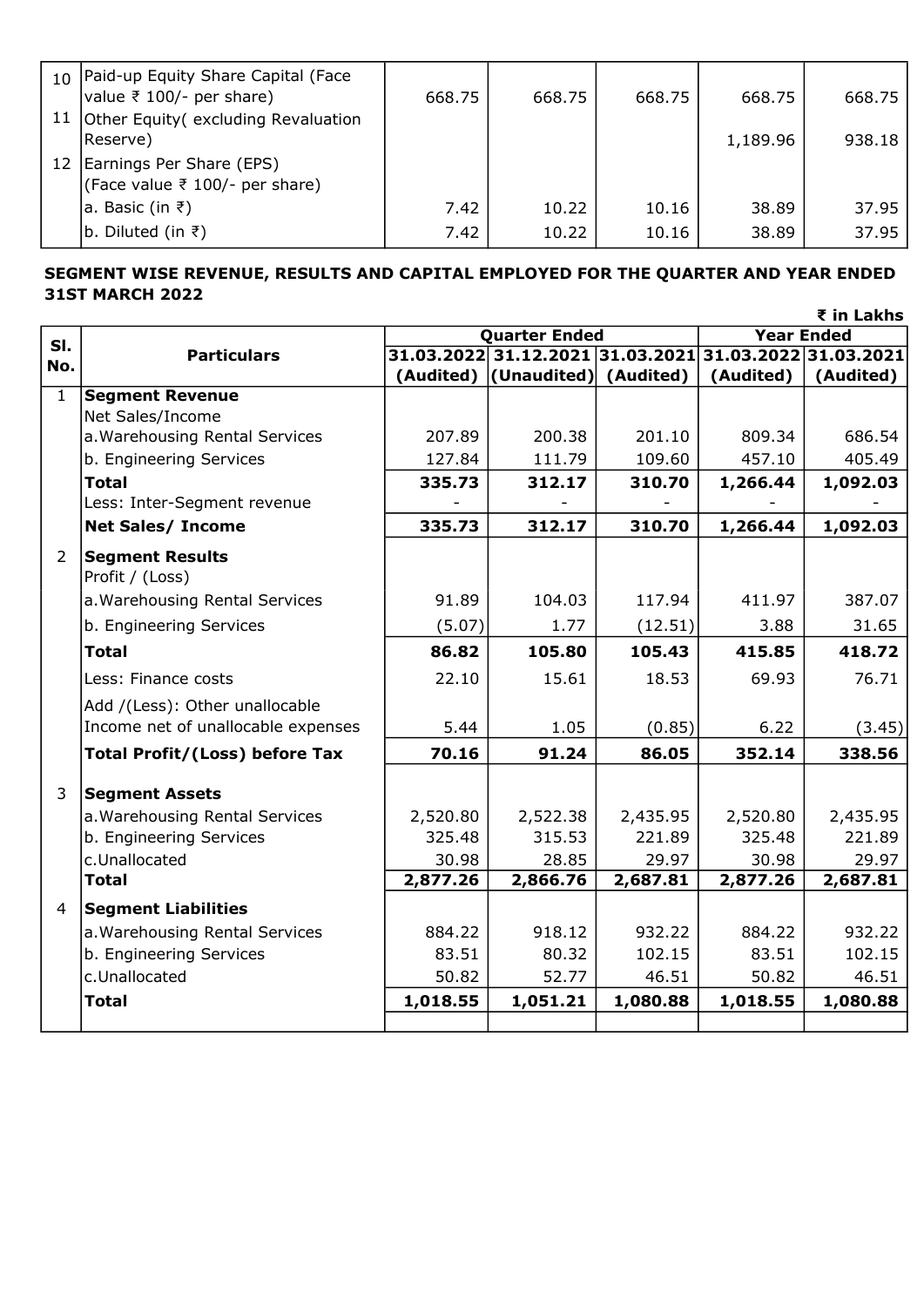## BALANCE SHEET AS ON 31-03-2022

#### STATEMENT OF ASSETS AND LIABILITIES

|                |                                                                                |                     | ₹ in Lakhs          |
|----------------|--------------------------------------------------------------------------------|---------------------|---------------------|
| SI.<br>No.     | <b>Particulars</b>                                                             | As at<br>31.03.2022 | As at<br>31.03.2021 |
|                | <b>ASSETS</b>                                                                  |                     |                     |
| 1              | <b>Non - Current Assets</b>                                                    |                     |                     |
| (a)            | Property, plant and equipment                                                  | 228.97              | 111.03              |
|                | (b) Right -of- use assets                                                      | 40.62               | 56.87               |
|                | (c) Capital work-in-progress                                                   | 6.31<br>1,237.05    | 0.99<br>1,278.80    |
|                | (d) Investment Property<br>(e) Financial assets                                |                     |                     |
|                | (i) Other financial assets                                                     | 905.38              | 609.20              |
|                | Other non-current assets                                                       | 25.06               | 32.24               |
| (f)            | <b>Sub total Non - Current Assets</b>                                          | 2,443.39            | 2,089.13            |
| $\overline{2}$ | <b>Current Assets</b>                                                          |                     |                     |
|                |                                                                                |                     |                     |
| (a)            | Inventories                                                                    | 46.83               | 42.96               |
|                | (b) Financial assets<br>(i) Trade receivables                                  | 183.96              | 182.13              |
|                | (ii) Cash and cash equivalents                                                 | 9.51                | 19.95               |
|                | (iii) Bank balances other than cash and cash equivalents                       | 145.41              | 300.15              |
|                | (iv) Other financial assets                                                    | 18.32               | 19.02               |
|                | Current tax assets (net)                                                       | 9.57                | 18.91               |
| (c)            | (d) Other current assets                                                       |                     |                     |
|                |                                                                                | 20.27               | 15.56               |
|                | <b>Sub total Current Assets</b>                                                | 433.87              | 598.68              |
|                | <b>Total - ASSETS</b>                                                          | 2,877.26            | 2,687.81            |
|                | <b>EQUITY AND LIABILITIES</b><br><b>Equity</b>                                 |                     |                     |
|                | (a) Equity share capital                                                       | 668.75              | 668.75              |
|                | (b) Other equity                                                               | 1,189.96            | 938.18              |
|                | <b>Sub total Equity</b>                                                        | 1,858.71            | 1,606.93            |
|                | <b>LIABILITIES</b>                                                             |                     |                     |
| 1              | <b>Non - Current Liabilities</b>                                               |                     |                     |
|                | (a) Financial liabilities                                                      |                     |                     |
|                | (i) Long - Term Borrowings                                                     | 263.00              | 337.89              |
|                | (ia) Lease liablities                                                          | 27.95               | 44.82               |
|                | (ii) Other financial liabilities                                               | 349.78              | 239.98              |
|                | (b) Long - Term provisions                                                     | 81.64               | 61.06               |
|                | (c) Deferred tax liabilities (Net)                                             | 50.82               | 46.51               |
| $\mathbf{2}$   | Sub total Non - Current Liabilities<br><b>Current Liabilities</b>              | 773.19              | 730.26              |
| (a)            | Financial liabilities                                                          |                     |                     |
|                | (i) Short - term Borrowings                                                    | 132.25              | 96.39               |
|                | (ia) Lease liablities                                                          | 16.86               | 15.46               |
|                | (ii) Trade payables                                                            |                     |                     |
|                | (a) Total outstanding dues of Micro enterprises and Small enterprises          | 12.58               | 6.85                |
|                | (b) Total outstanding dues of creditors other than Micro enterprises and Small |                     |                     |
|                | enterprises                                                                    | 6.08                | 5.99                |
|                | (iii) Other financial liabilities                                              | 6.86                | 133.09              |
|                | (b) Short - term provisions                                                    | 9.90                | 8.15                |
|                | (c) Other current liabilities                                                  | 60.83               | 84.69               |
|                | <b>Sub total Current Liabilities</b><br><b>Total - LIABILITIES</b>             | 245.36              | 350.62              |
|                |                                                                                | 1,018.55            | 1,080.88            |
|                | <b>Total - EQUITY AND LIABILITIES</b>                                          | 2,877.26            | 2,687.81            |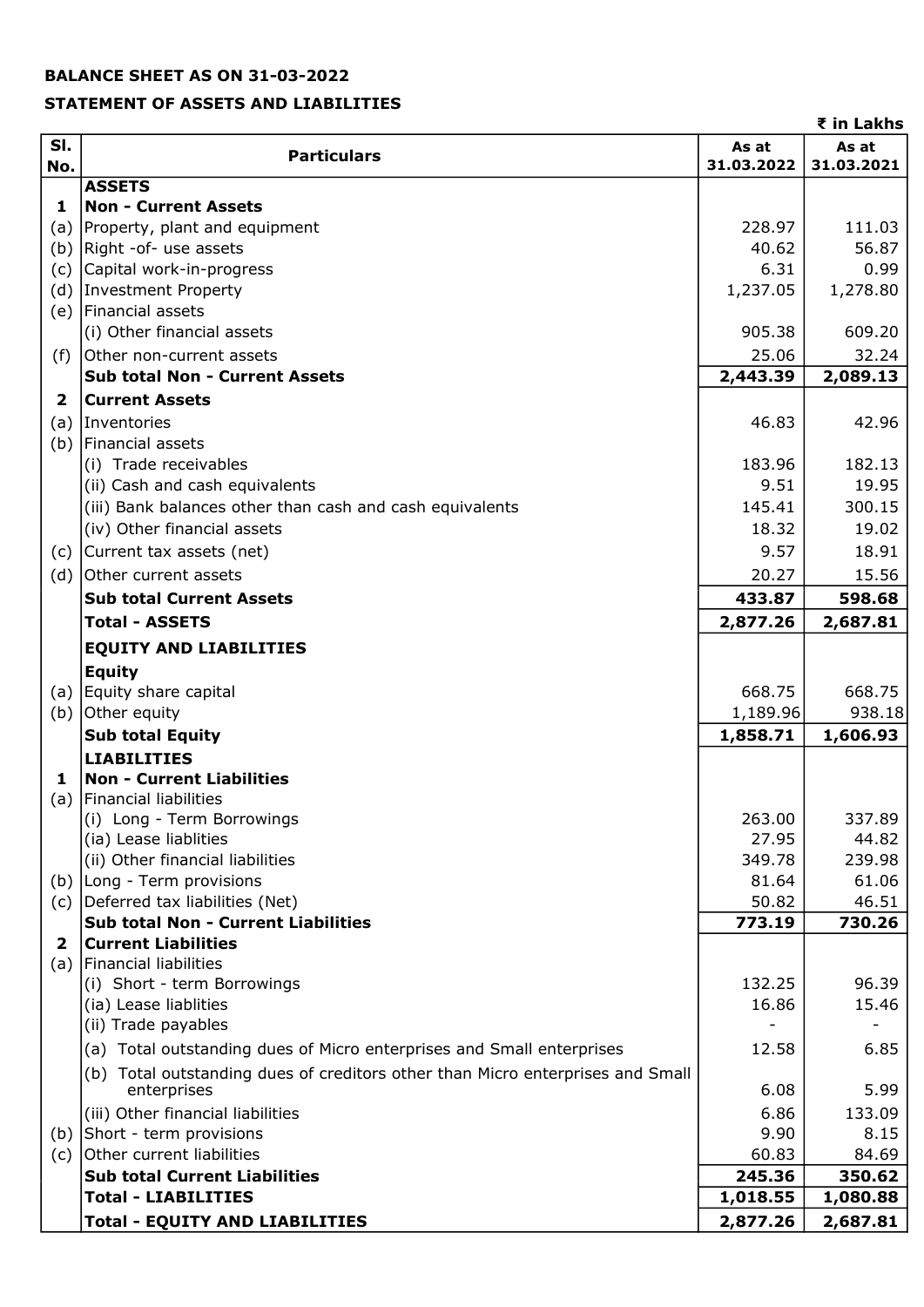|                                                                                                     |                     | ₹ in Lakhs          |
|-----------------------------------------------------------------------------------------------------|---------------------|---------------------|
| <b>Particulars</b>                                                                                  | As at<br>31.03.2022 | As at<br>31.03.2021 |
| A. Cash flow from operating activities                                                              |                     |                     |
| Profit before tax                                                                                   | 352.14              | 338.56              |
| Adjustments for:                                                                                    | 94.31               | 88.74               |
| Depreciation and amortisation expense                                                               |                     |                     |
| Net loss/(gain) on disposal of property, plant and equipment                                        | (0.59)              | (14.06)             |
| Interest income                                                                                     | (87.30)             | (69.48)             |
| Interest expense                                                                                    | 69.93               | 76.71               |
| Operating profit before working capital changes                                                     | 428.49              | 420.47              |
| Adjustments for:                                                                                    |                     |                     |
| (Increase)/decrease in inventories                                                                  | (3.87)              | (0.90)              |
| (Increase)/decrease in trade receivables                                                            | (1.83)              | (60.83)             |
| (Increase)/decrease in other current assets                                                         | (4.71)              | 0.51                |
| (Increase)/decrease in other non-current financial assets                                           | (296.18)            | (554.08)            |
| (Increase)/decrease in other non-current assets                                                     | (3.57)              | (4.41)              |
| Increase/(decrease) in trade payables                                                               | 5.82                | 0.30                |
| Increase/(decrease) in provisions                                                                   | 22.33               | (2.77)              |
| Increase/(decrease) in other non-current financial liabilities                                      | 109.80              | 124.44              |
| Increase/(decrease) in other financial liabilities                                                  | (126.23)            | (16.99)             |
| Increase/(decrease) in other current liabilities                                                    | (23.86)             | (143.11)            |
| <b>Cash generated from operations</b>                                                               | 106.19              | (237.37)            |
| Net income tax (paid) / refunds                                                                     | (91.84)             | (84.92)             |
| Net cash flow from operating activities (A)                                                         | 14.35               | (322.29)            |
| <b>B. Cash flow from investing activities</b>                                                       |                     |                     |
| Capital expenditure on property, plant and equipment<br>(including capital advances)                | (149.11)            | (42.76)             |
| Proceeds from sale of property, plant and equipment                                                 | 0.59                | 14.10               |
| Bank balances other than cash and cash equivalents                                                  | 154.74              | 326.33              |
| Interest received                                                                                   | 88.00               | 64.09               |
| Net cash used in investing activities (B)                                                           | 94.22               | 361.76              |
| C. Cash flow from financing activities                                                              |                     |                     |
| Proceeds from non-current borrowings                                                                | 43.20               | 85.54               |
| Repayment of non-current borrowings                                                                 | (118.09)            | (66.03)             |
| Current borrowings (net)                                                                            | 35.86               | 10.60               |
| Finance costs                                                                                       | (64.51)             | (70.01)             |
| Interest portion of lease liabilities                                                               | (5.42)              | (6.70)              |
| Payment of Lease liablities                                                                         | (10.05)             | (14.19)             |
|                                                                                                     |                     |                     |
| Net cash flow used in financing activities (C)<br>Net increase in Cash and cash equivalents (A+B+C) | (119.01)<br>(10.44) | (60.79)<br>(21.32)  |
|                                                                                                     |                     |                     |
| Cash and cash equivalents at the beginning of the year                                              | 19.95               | 41.27               |
| Cash and cash equivalents at the end of the year                                                    | 9.51                | 19.95               |
| Net increase in Cash and cash equivalents                                                           | (10.44)             | (21.32)             |
| Cash and cash equivalents which are restricted and not available for use by<br>the Company          |                     |                     |